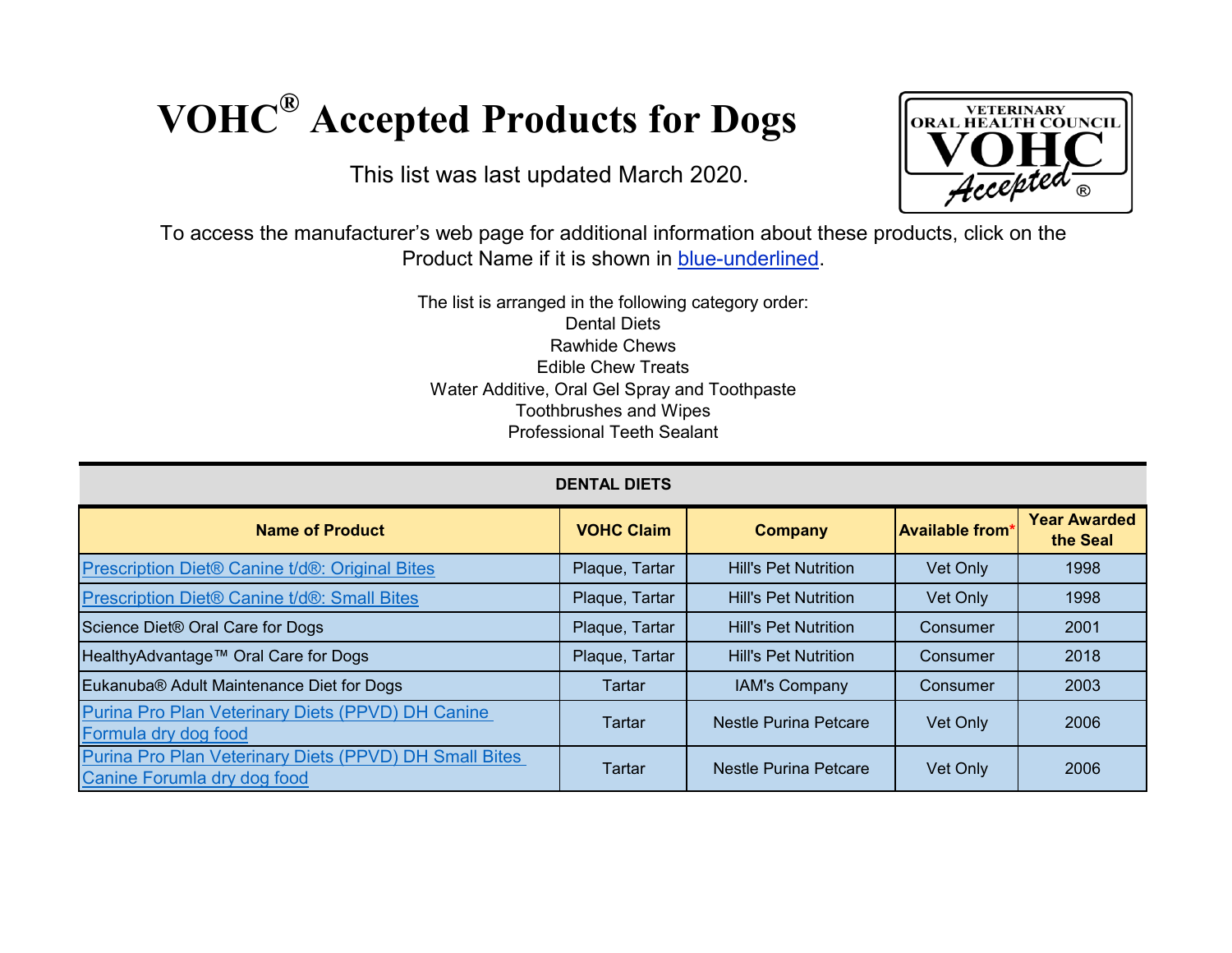| <b>RAWHIDE CHEWS</b>                                                       |        |                       |          |      |  |
|----------------------------------------------------------------------------|--------|-----------------------|----------|------|--|
| <b>Purina Busy HeartyHide Chew Treats</b>                                  | Tartar | Nestle Purina Petcare | Consumer | 2006 |  |
| Purina Pro Plan Veterinary Diets (PPVD) Dental Chewz™<br><b>Dog Treats</b> | Tartar | Nestle Purina Petcare | Vet Only | 2006 |  |

| <b>EDIBLE CHEW TREATS</b>                                                                                                |                |                                                        |          |      |  |  |
|--------------------------------------------------------------------------------------------------------------------------|----------------|--------------------------------------------------------|----------|------|--|--|
| For Chew and Treat Products, be sure to feed the right size - check the package for the right weight range for your dog! |                |                                                        |          |      |  |  |
| <b>Tartar Shield Soft Rawhide Chews for Dogs</b>                                                                         | Tartar         | <b>Therametric Technology</b>                          | Vet Only | 2007 |  |  |
| Canine Greenies <sup>®</sup> - five sizes.<br>Also available in FreshMint, Blueberry and Pumpkin Spice<br>flavors.       | Plaque, Tartar | Greenies-Mars PetCare                                  | Consumer | 2007 |  |  |
| Canine Greenies® Weight Management, five sizes                                                                           | Plaque, Tartar | <b>Greenies-Mars PetCare</b>                           | Consumer | 2008 |  |  |
| Canine Greenies® Aging Care Dental Chews, four sizes                                                                     | Plaque, Tartar | Greenies-Mars PetCare                                  | Consumer | 2019 |  |  |
| Canine Greenies® Puppy Dental Chews, four sizes.                                                                         | Plaque, Tartar | <b>Greenies-Mars PetCare</b>                           | Consumer | 2019 |  |  |
| Canine Greenies <sup>®</sup> Hip and Joint Care Chews, all sizes                                                         | Plaque, Tartar | <b>Greenies-Mars PetCare</b>                           | Consumer | 2014 |  |  |
| <b>Canine Greenies® Canine Grain-Free Dental Chews</b>                                                                   | Plaque, Tartar | <b>Greenies-Mars PetCare</b>                           | Consumer | 2014 |  |  |
| <b>Checkups Chews for Dogs</b>                                                                                           | Plaque, Tartar | Sugar Creek, Diamond<br>Foods                          | Consumer | 2008 |  |  |
| IMember' Mark Dental Treats                                                                                              | Plaque, Tartar | <b>Sam's West</b>                                      | Consumer | 2018 |  |  |
| C.E.T.® VEGGIEDENT® FR3SH Chews for Dogs, all sizes                                                                      | Tartar         | <b>Virbac Animal Health</b>                            | Vet Only | 2013 |  |  |
| <b>Improved Milk-Bone Brushing Chews for Dogs</b>                                                                        | <b>Tartar</b>  | <b>Big Heart Pet Brands</b>                            | Consumer | 2014 |  |  |
| <b>VetIQ Minties Medium Dog Dental Treat</b>                                                                             | <b>Tartar</b>  | <b>TruRx</b>                                           | Consumer | 2014 |  |  |
| <b>OraVet Dental Hygiene Chews for Dogs</b>                                                                              | <b>Tartar</b>  | <b>Boehringer Ingelheim</b><br>Animal Health USA, Inc. | Vet Only | 2016 |  |  |
| Purina DentaLife Daily Oral Care Dog Treats, North<br><b>American sizes</b>                                              | Tartar         | <b>Nestle Purina PetCare</b>                           | Consumer | 2016 |  |  |
| Purina DentaLife Daily Oral Care Dog Treats, European<br><b>Sizes</b>                                                    | Tartar         | <b>Nestle Purina PetCare</b>                           | Consumer | 2017 |  |  |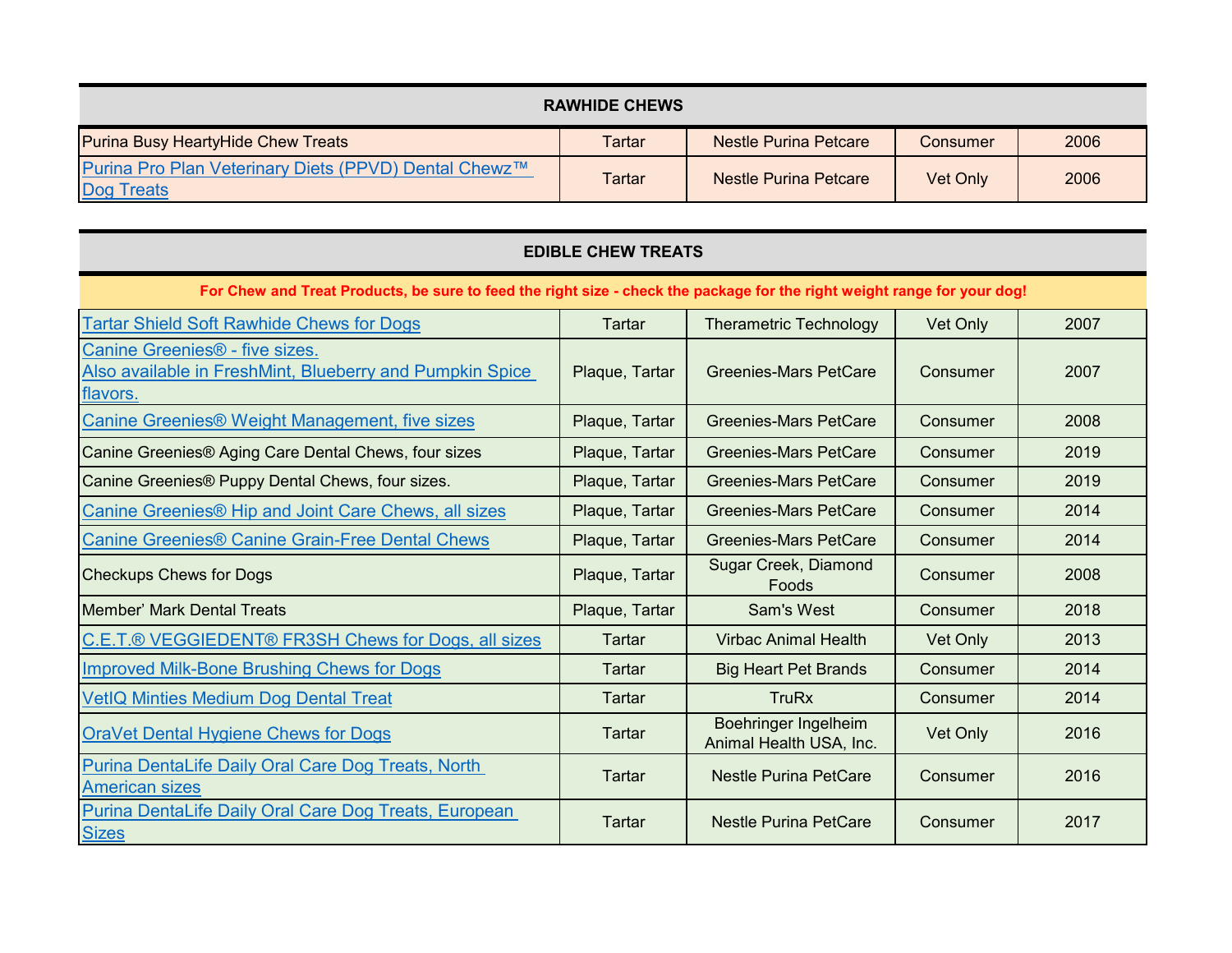| Hill's Prescription Diet Canine Dental Care Chews                                                                                                                                                                                                                                                 | Plaque, Tartar | Hill's Pet Nutrition, Inc. | Vet Only | 2017 |
|---------------------------------------------------------------------------------------------------------------------------------------------------------------------------------------------------------------------------------------------------------------------------------------------------|----------------|----------------------------|----------|------|
| Hill's Science Diet Canine Oral Care Chews                                                                                                                                                                                                                                                        | Plaque, Tartar | Hill's Pet Nutrition, Inc. | Consumer | 2017 |
| <b>ProDen PlaqueOff Dental Bites</b>                                                                                                                                                                                                                                                              | Plaque, Tartar | <b>SwedenCare</b>          | Consumer | 2017 |
| <b>Purina DentaLife Advanced Clean Treats</b>                                                                                                                                                                                                                                                     | Tartar         | Nestle Purina PetCare      | Consumer | 2017 |
| HealthyMouth® TRUST <sup>™</sup> Total Treats Singular Sensational <sup>™</sup><br>Superfood Sweet Potato Daily Dental Chew & Play GELI™<br>Rolettes, all sizes                                                                                                                                   | Plaque, Tartar | HealthyMouth, LLC          | Consumer | 2018 |
| HealthyMouth® TRUST <sup>™</sup> Total Treats Singular Sensational <sup>™</sup><br>Superfood Sweet Potato Daily Dental Chew Rolettes™, all sizes                                                                                                                                                  | Plaque         | HealthyMouth, LLC          | Consumer | 2018 |
| HealthyMouth® TRUST™ Total Treats Singular Sensational™<br>Superfood Sweet Potato Daily Dental Chew Chew Training<br>Rolettes™, all sizes                                                                                                                                                         | Plaque         | HealthyMouth, LLC          | Consumer | 2018 |
| HealthyMouth® NutriNeeds™ by W. Jean Dodds, DVM TRUST™<br>Total Nutrition Treats Singular Sensational™ Superfood Sweet<br>Potato Daily Dental & Nutrition Care-In-One GELI™ Rolettes™, all<br>sizes. 25 varieties addressing specific wellness needs. Available<br>with Superfood Flavor Toppers. | Plaque, Tartar | HealthyMouth, LLC          | Consumer | 2018 |
| <b>WHIMZEES BRUSHZEES Dental Dog Treats, all sizes</b>                                                                                                                                                                                                                                            | Plaque, Tartar | WellPet                    | Consumer | 2019 |
| <b>WHIMZEES Toothbrush Dental Dog Treats, all sizes</b>                                                                                                                                                                                                                                           | Plaque, Tartar | WellPet                    | Consumer | 2019 |

## **WATER ADDITIVE, ORAL GEL, ORAL SPRAY, TOOTHPASTE, POWDER TO BE ADDED TO FOOD**

| pet::ESSENTIAL™ HealthyMouth® Anti-plaque water additive                                                                                                                                              | Plaque        | HealthyMouth, LLC                | <b>Consumer</b> | 2008 |
|-------------------------------------------------------------------------------------------------------------------------------------------------------------------------------------------------------|---------------|----------------------------------|-----------------|------|
| pet::ESSENTIAL™ HealthyMouth® Pre-Dent anti-plaque water<br>additive                                                                                                                                  | <b>Plaque</b> | HealthyMouth, LLC                | Consumer        | 2018 |
| pet::ESSENTIAL™ HealthyMouth® with NutriNeeds™ by W. Jean<br>Dodds, DVM Daily Dental Care & Nutrition Care-in-One water<br>additive                                                                   | Plaque        | HealthyMouth NutriNeeds,<br>LLC. | Consumer        | 2018 |
| pet::ESSENTIAL™ HealthyMouth® with NutriNeeds™ by W. Jean<br>Dodds, DVM Daily Dental Care & Nutrition Care-in-One water<br>additive, with SuperFood Toppers. 25 varieties, with SuperFood<br>Toppers. | Plaque        | HealthyMouth NutriNeeds,<br>LLC. | Consumer        | 2018 |
| pet::ESSENTIAL™ HealthyMouth® anti-plaque gel                                                                                                                                                         | <b>Plaque</b> | HealthyMouth, LLC                | Consumer        | 2011 |